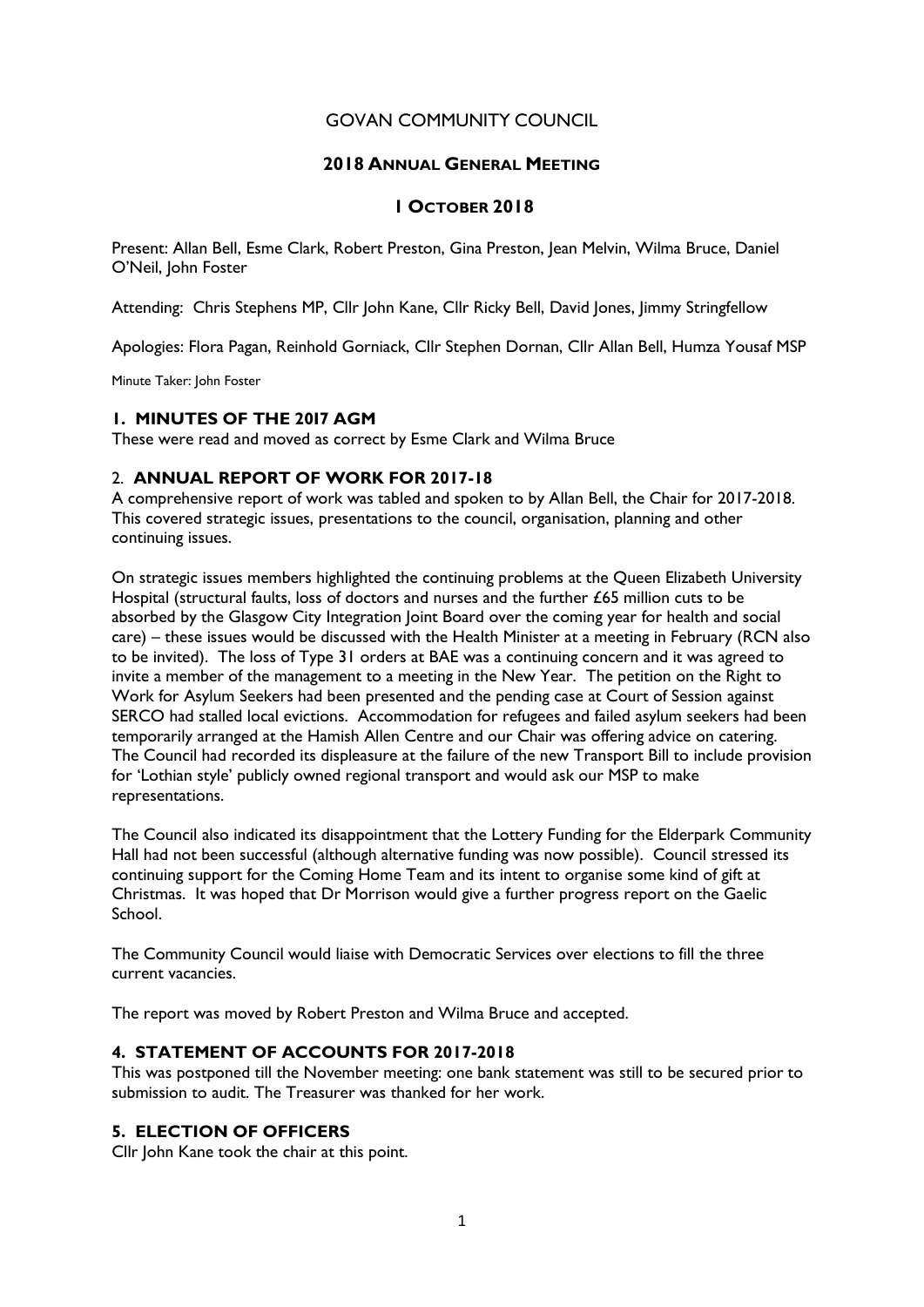Chair Allan Bell was nominated by Esme Clark and Gina Preston and elected nem.con. Vice Chair Flora Pagan was nominated by Jean Melvin and Esme Clark and elected n.c. Secretary Esme Clark was nominated by Danny O'Neill and John Foster and elected n.c. Treasurer Gina Preston was nominated by Esme Clark and Allan Bell and elected n.c.<br>Minute Secupion Foster was nominated by Gina Preston and Wilma Bruce and elected John Foster was nominated by Gina Preston and Wilma Bruce and elected n.c.

This ended the business of the AGM

Allan Bell was welcomed to the Chair to transact Community Council business for October

### 6. MATTERS ARISING FROM SEPTEMBER MEETING

#### a) Show People at Water Row and Pearce Lane

Mr Stringfellow attended to explain the position of the Show People on the Pearce Lane site. He complained that so far the City Council had made no substantial offer of alternative sites locally and had queried the legal status of the existing site. The Chair expressed the hope that the situation would improve and that an adequate site would be found.

#### b) Health Provision and the QEUH

Our MP confirmed that it would be likely that the Westminster parliamentary recess would coincide with that for the Scottish Parliament in February and that he would be able to attend the strategy meeting.

#### c) Traffic hazard in Shaw Street/Harmony Row

There had been no progress in securing a one way system – at a time when scaffolding work for window replacement will still further reduce access space. It was reported that CGAP was considering what steps might be taken.

### d) Presence of police

Our Secretary has been seeking to contact Sgt James Jamieson but so far no secured attendance. Our Chair offered to help and it as suggested that an approach to Sgt Bob Anderson might be helpful.

#### e) Govan Fair Association

A meeting of members was taking place on Tuesday 2 October at the Africa Centre

### 7. REPORT FROM SECRETARY AND PLANNING ISSUES

### a) East Govan Community Council

No further news.

### b) Proposals for the Graving Dock

No new developments. New City Vision might be considering building higher quay walls to meet the SEPA concerns about flooding.

# c) Paul McAlinden and the Pearce Institute

Paul had now taken over as chair of the management committee and it was hoped he would inject new vision. Cllrs Bell and Young had also joined the board. The café was now closed and other potential providers were being sought. Mr Stringfellow raised the question of the three waste bins from the Institute that were deposited in Pearce Street and collected at 7 p.m. in the morning – creating noise that set his dogs barking.

## d) Govan Community Boxing Club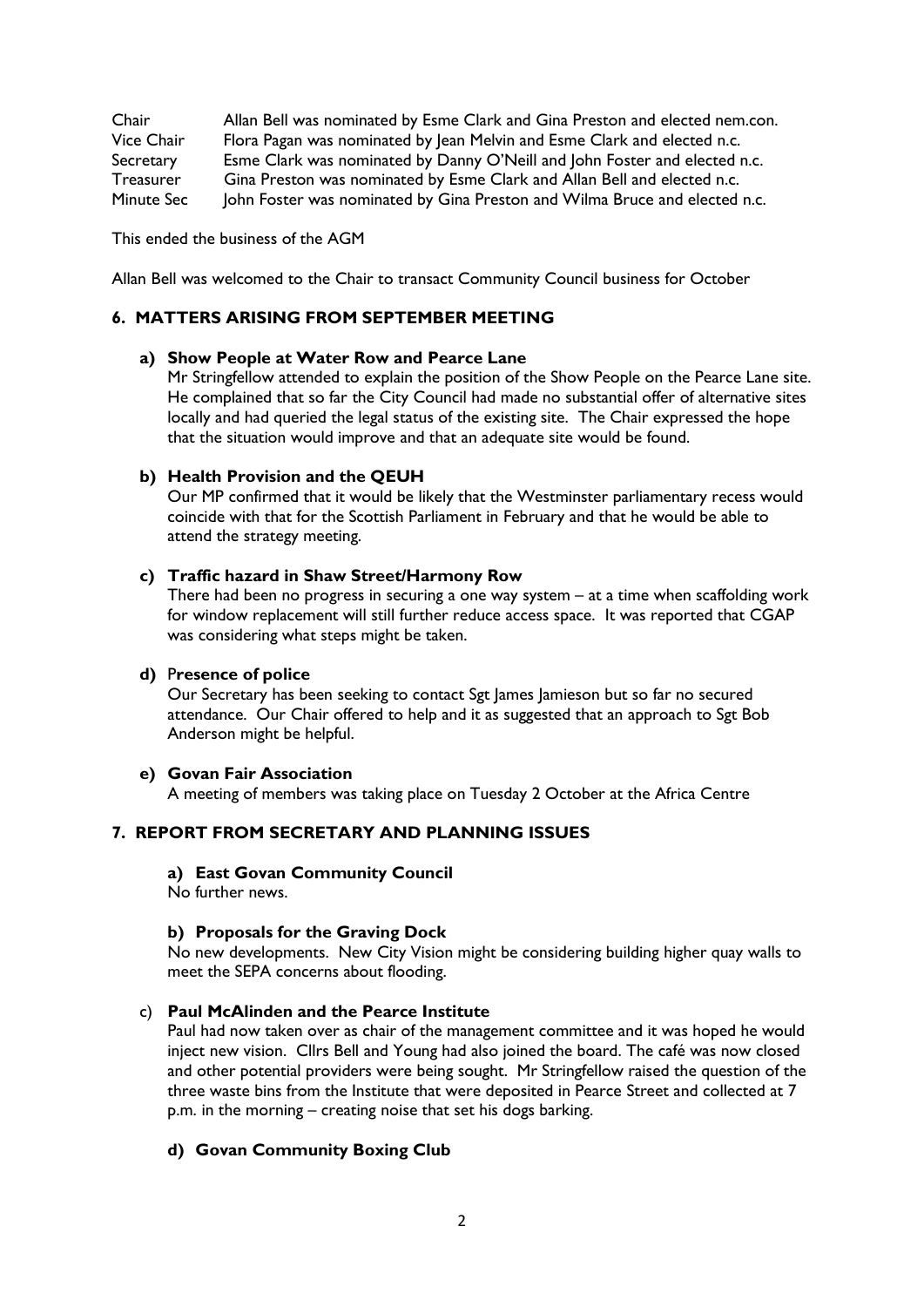No further developments over permanent premises were reported. The club was temporarily based at Govan High School.

# 8. REPORT FROM THE CHAIR

### ASDA Planning Permission: night-time deliveries.

Allan, our Chair, had maintained liaison with the ASDA team but had not yet secured any firm pledge on the collection of trolleys. Cllr John Kane visited the houses in Craigton Road. He had found one firm objection, others unconcerned, and reported these findings to City Council planning. There had so far been no outcome.

# 9. COMMUNITY COUNCIL ORGANISATION

### a) Bank account

Our Chair had taken charge of arranging for a change of signatures.

## b) Strategy meeting

The Secretary would seek to identify a date in February for our annual strategy meeting. As well as attendance by the Minister Jeanne Freeman on issues of health provision and the QEUH, it was agreed cover two other issues: Bus Transport (and powers for Councils to establish Lothian style operations) and Rents in the private and HA pre-1989 tenant sectors.

# 10. CORRESPONDENCE

### a) Concerned Parents: Notre Dame

There was a request for the opportunity to address the Council on the proposal to end the school's status as girls only. It was felt that, while there was an issue to consider (which would also involve hearing the other side of the proposal), the very small number of pupils living locally did not make this a valid issue for our community council.

### b) Scam mail

A communication from the Roya Mail was read warning residents of spam mail – particularly that claiming the recipient had won money.

### c) Mental Health Street Triage

It was agreed to return to this at our November meeting – a service to supply immediate psychiatric help to those involved with the police who required such assistance.

# 6. REPORTS FROM ELECTED MEMBERS

### CHRIS STEPHENS MP

Most issues had been dealt with in the course of the meeting but notice was given of a Macmillan Coffee Morning in his constituency office on Friday 5 October 11 am.

There would be a Universal Credit event on the  $3<sup>rd</sup>$  October at the Pearce Institute where Money Matters, Citizens Advice, and Housing Associations will be in attendance to assist individuals with concerns or problems with their UC entitlement

Chris also reported on his Early Day Motions calling attention to five local organisations and charities –Starter Packs, Unlock Employment, Make Do and Grow, Maslow and Gilded Lilly – which would assist with subsequent fundraising.